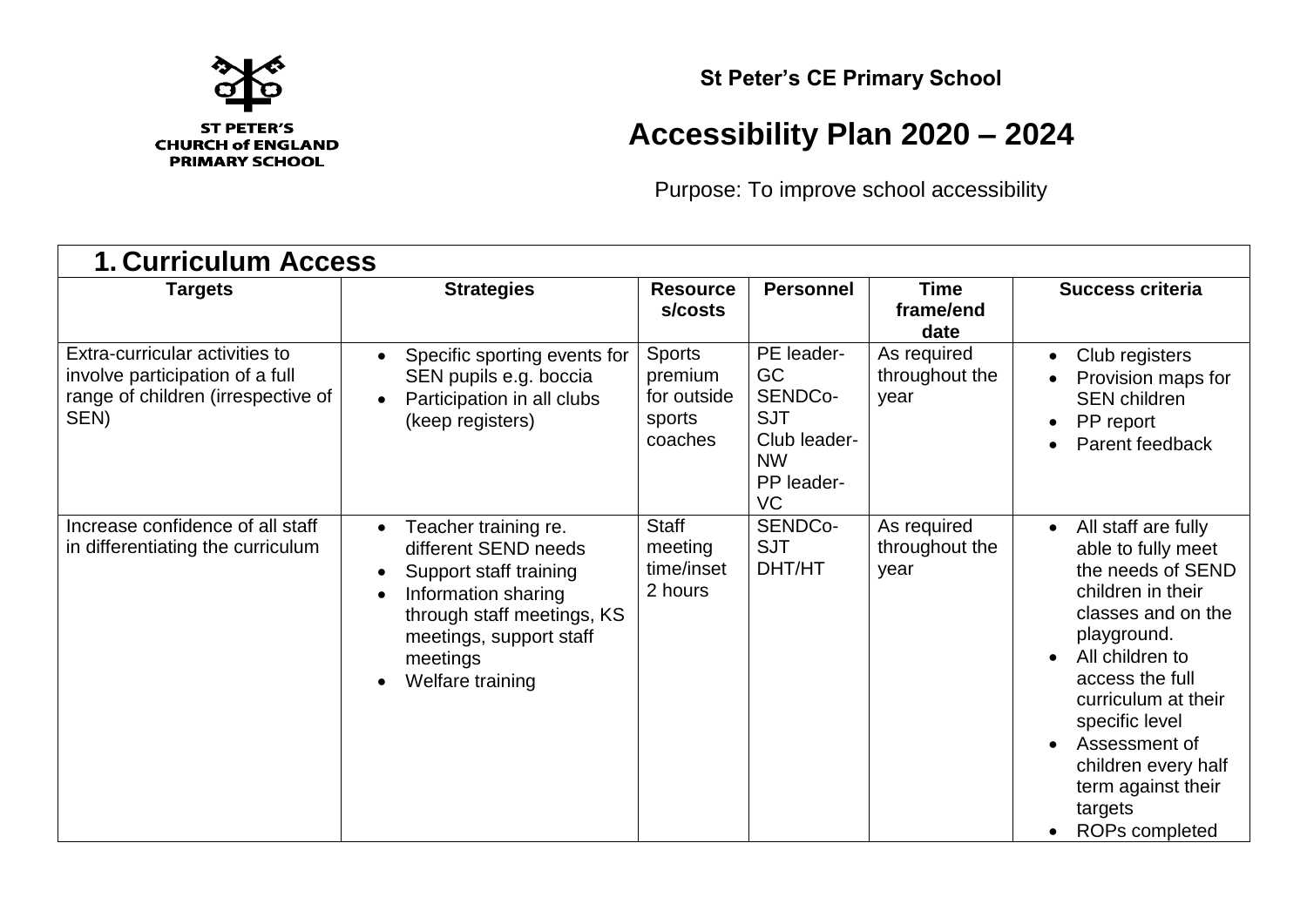|                                                                                                                    |                                                                                                                                                                                                                                                                                                                                           |                                                  |                                                                                                         |                                                                                                                                                                      | termly                                                                                                                                                                                                                       |
|--------------------------------------------------------------------------------------------------------------------|-------------------------------------------------------------------------------------------------------------------------------------------------------------------------------------------------------------------------------------------------------------------------------------------------------------------------------------------|--------------------------------------------------|---------------------------------------------------------------------------------------------------------|----------------------------------------------------------------------------------------------------------------------------------------------------------------------|------------------------------------------------------------------------------------------------------------------------------------------------------------------------------------------------------------------------------|
| Specialist equipment is<br>available where necessary to<br>promote participation and<br>independence of all pupils | Review layout of<br>classroom equipment and<br>furniture<br>Advice sought re.<br>$\bullet$<br>positioning of hearing<br>impaired children in the<br>classroom<br>Positioning of children with<br>behaviour difficulties<br>IT equipment available and<br>in good working order<br>Furniture ordered to adapt<br>to specific special needs | £500 for<br>furniture                            | SENCO-<br><b>SJT</b><br>Classteachers<br>HI advisors<br>OT advisors<br><b>SEND</b><br>team/adviso<br>rs | Termly<br>assessments<br>of classrooms<br>Advice sought<br>when<br>necessary                                                                                         | Adjustments made<br>to ensure access<br>for all children to all<br>areas of the<br>curriculum<br>Individual needs<br>$\bullet$<br>met in the<br>classroom<br>ROPs completed<br>termly to show<br>progress against<br>targets |
| Review PE curriculum to ensure<br>inclusion for all pupils                                                         | Timetabling of support<br>$\bullet$<br>staff to ensure 1:1 support<br>for specific children in PE<br>lessons<br>Promote competitive sport<br>for SEN/PP children<br>CPD support for staff in<br>lessons from specialist<br>coaches                                                                                                        | <b>Staff</b><br>training<br>time $(2)$<br>hours) | <b>PE</b><br>leader/SEN<br>DCo-SJT                                                                      | Termly update<br>to ensure<br>staffing is in<br>the correct<br>place<br>Registers kept<br>to ensure all<br>children are<br>given an<br>opportunity to<br>be included | All pupils have<br>$\bullet$<br>access to 2 hours<br>of PE each week<br>All pupils have<br>$\bullet$<br>access to some<br>competitive sport                                                                                  |

| <b>2. Physical Access</b>                                                                                   |                                                                                                            |                                   |                                                   |                           |                                                                              |  |
|-------------------------------------------------------------------------------------------------------------|------------------------------------------------------------------------------------------------------------|-----------------------------------|---------------------------------------------------|---------------------------|------------------------------------------------------------------------------|--|
| Targets                                                                                                     | <b>Strategies</b>                                                                                          | <b>Resource</b><br>s/costs        | <b>Personnel</b>                                  | Time<br>frame/end<br>date | <b>Success criteria</b>                                                      |  |
| Maintain disabled access to<br>school at all times for staff,<br>parents, pupils, governors and<br>visitors | Carpark gates open at key<br>times during the day when<br>parents/children are<br>entering and leaving the | <b>Site</b><br>supervisor<br>time | <b>Site</b><br>supervisor<br>H and S<br>governor- | At all times              | All staff, pupils,<br>parents, govs and<br>visitors have<br>access to school |  |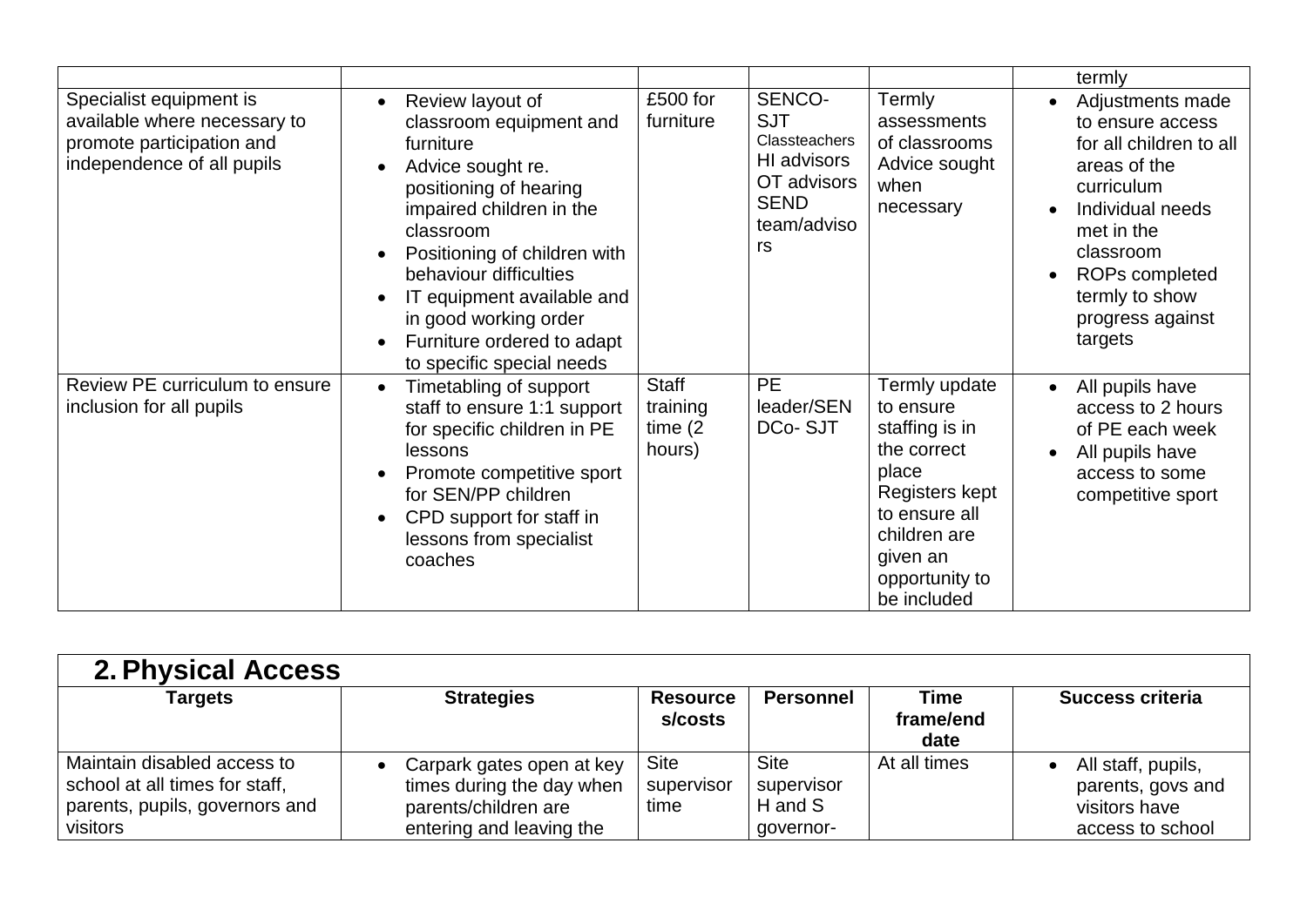|                                                                                    | school grounds<br>Cars parked within marked<br>$\bullet$<br>bays<br>Access support provided<br>$\bullet$<br>when requested<br>Knowledge of specific<br>needs of governors,<br>parents and children<br>All ramps to be kept clear<br>of obstacles<br>Widened pathways around<br>school for access                             |                                                                                                                     | <b>AR</b><br>HT/SBM                                  |                                                                                                     | between 8.00am<br>and 4.30pm                                                                                                                                                                |
|------------------------------------------------------------------------------------|------------------------------------------------------------------------------------------------------------------------------------------------------------------------------------------------------------------------------------------------------------------------------------------------------------------------------|---------------------------------------------------------------------------------------------------------------------|------------------------------------------------------|-----------------------------------------------------------------------------------------------------|---------------------------------------------------------------------------------------------------------------------------------------------------------------------------------------------|
| Ensure all disabled pupils and<br>staff can be safely evacuated in<br>an emergency | Individual evacuation plans<br>$\bullet$<br>for specific children and<br>staff<br>Identify escape routes and<br>fire doors to use for<br>disabled pupils and staff<br>Ensure all areas are free<br>from clutter at all times<br>H and S learning walks by<br>$\bullet$<br>governors<br>Fire drills completed twice<br>a year | <b>Staff</b><br>meeting<br>time (1<br>hour)                                                                         | H and S<br>gov-AR<br>HT/SBM<br>SENCO-<br><b>SJR</b>  | At all times                                                                                        | Evacuation in less<br>$\bullet$<br>than 4 minutes<br>during fire drills<br>All staff are aware<br>of children with<br>individual<br>evacuation plans<br>Clear escape<br>routes at all times |
| Layout of school to allow<br>access for all disabled children<br>and staff         | H and S audit by govs and<br>$\bullet$<br>staff every term<br>Ensure access to and from<br>all rooms is clear and<br>uncluttered<br>In the event of a child in a<br>$\bullet$<br>wheelchair being admitted<br>to school in the infants, a<br>lift would be installed for<br>access to Rowan and<br>Beech classrooms          | Gov<br>meeting<br>time $(2)$<br>hours)<br><b>Staff</b><br>meeting<br>time (1<br>hour)<br>Cost of lift<br><b>TBC</b> | H and S<br>gov-AR<br>HT/SBM<br>SENDCO-<br><b>SJT</b> | Termly H and<br>S inspections<br>by govs<br>Annual H and<br>S inspection<br>by LA as part<br>of SLA | Full access around<br>$\bullet$<br>school for all<br>disabled staff and<br>children                                                                                                         |